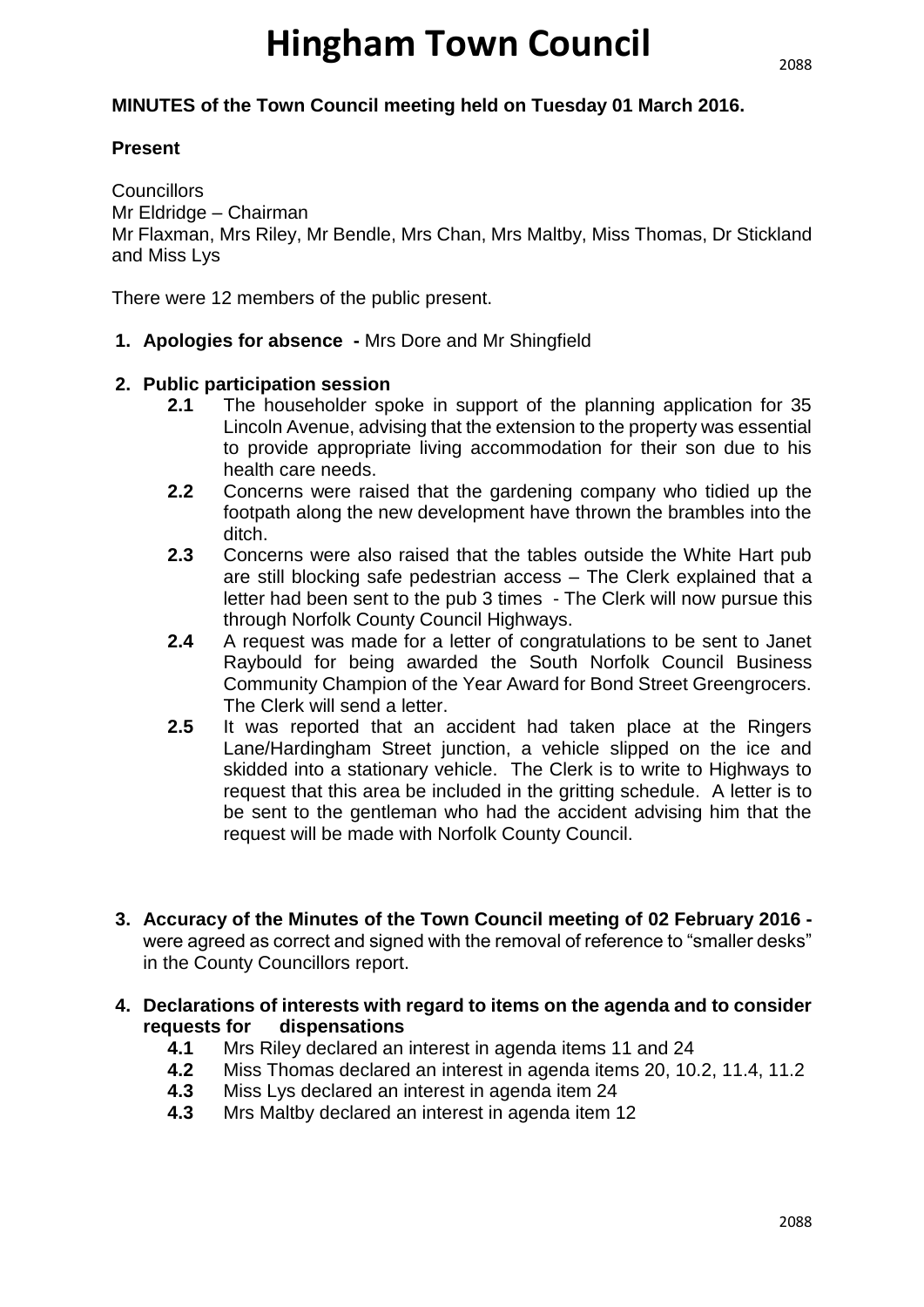**5. Matters arising (**delivered as a written report – with verbal updates – see appendix A**)**

The Chairman advised that he had spoken to some companies that would be able to provide a service for removing sanitary waste from the toilets at a lesser cost that PHS the current provider. The Chairman will discuss this with the handy man to see if he is prepared to empty the sanitary bins as part of his duties.

#### **6. Working party reports**

#### **6.1Events Working Party**

The events working party reported that the planned arrangements for the Queens 90<sup>th</sup> birthday celebration event over the weekend of 11 &12 June include, Saturday from 3pm – Children's afternoon tea and disco, ice cream, face painting, dog show, hog roast and other refreshments.

Sunday – from 8.30am Breakfast on the Fairland's – (tickets available from Lincolns Bistro) – Church Service. There will also be a children's trail and decorations around the town and floral displays in the church.

It was agreed that a small Easter Market could be held in the Market Place on 19th March.

#### **6.2Highways Working Party**

A request was made that the notes of highways working party meeting be changed to include the discussion regarding the need for a Vice Chair for the working party. Clarification was sought as to whether a working party had to have a Vice Chair and if so should it be a Councillor. The Chairman stated that the Council had agreed that the Chair of a working party should be a Councillor but as it was not stated that there should be a Vice Chair it would be down to the working party to decide if there was the need and who the Vice Chair should be.

The working party recommended accepting Norfolk County Councils proposals for the extended 20mph zone. It was agreed to pursue the inclusion of the Bond Street/Hardingham Street and Ringers Lane area in the scheme, and to write to ask the doctor's surgery and school if they would be supportive of the idea.

The working party raised concerns that there is no path proposed on the south side of Norwich Road and felt that this could cause a hazard to pedestrians walking from the Hops development into town. The Clerk is to pursue this with Norfolk County Council highways.

The working party asked if they would still be needed after the 20mph improvements had been completed. The Chairman confirmed that the working party would most definitely still be needed.

#### **6.3Cemetery Working Party**

The working party reported that the stone to mark the de-consecrated area was still outstanding. The Clerk reported that the mole catcher had caught 3 moles and has seen no new activity so has submitted her invoice. A meeting needs to take place to discuss the proposed planting around the bank at the entrance to the cemetery. The new entrance sign has been ordered.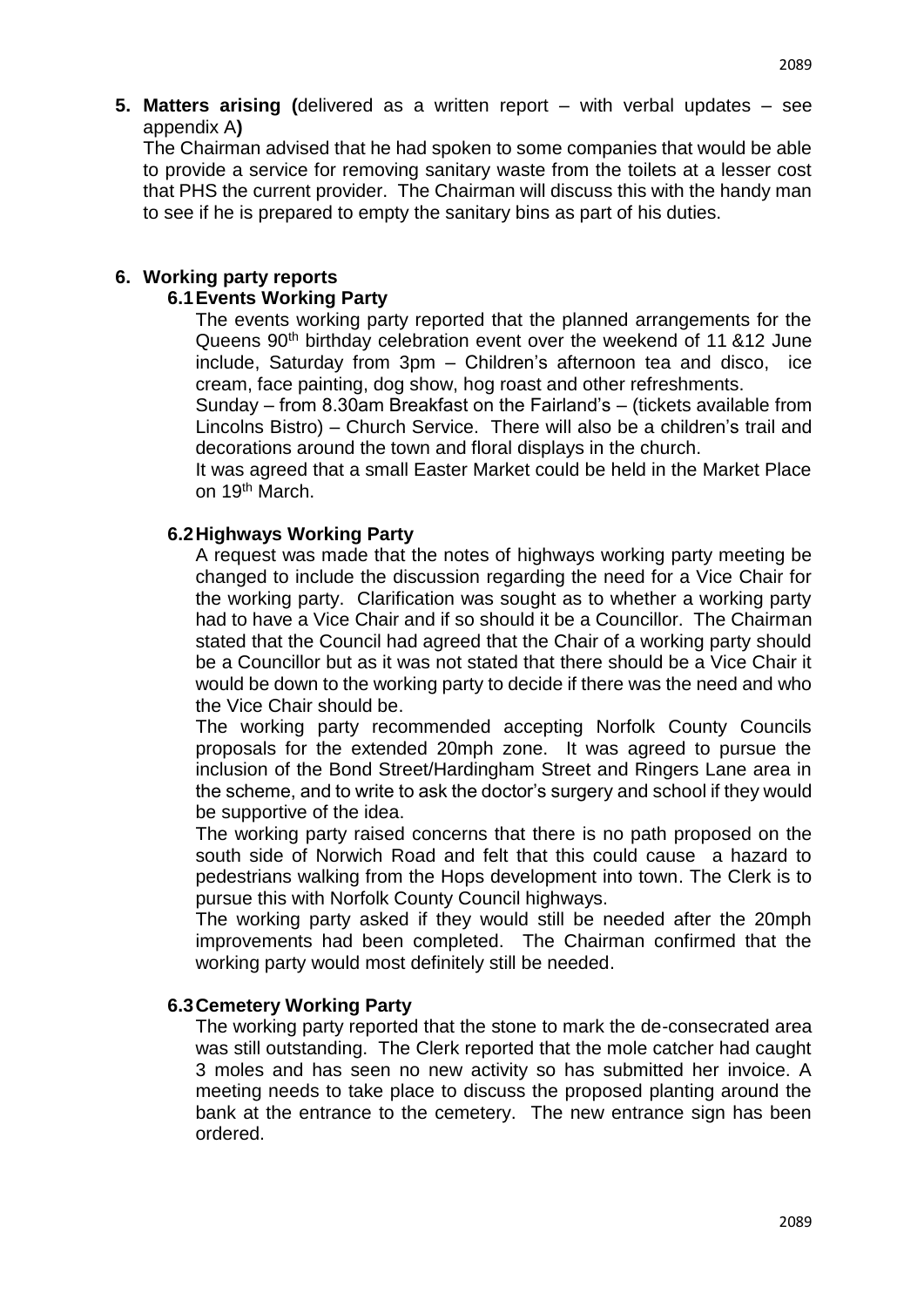- **7.1. Ruth Bateman – Lincoln Social Centre – Thanks for the grant and donation**
- **7.2. South Norfolk Council - Streamlining the Planning Process - Site Notices and consultations** - The Clerk advised that she and many other Clerks are finding downloading planning applications from the SNC Planning Portal very slow and time consuming and not an efficient use of a Clerks limited working hours, therefore SNC's cost cutting had effectively passed on costs to Parish and Town Councils. The Clerk asked District Councillor Bendle to pass these comments back to SNC.
- **7.3. South Norfolk Council - South Norfolk Older People's Forum. The meeting will be held on Wednesday 16 March 2016 at 10am at South Norfolk House**
- **7.4. Norfolk County Council - Council sets budget 2016-17 to protect range of key services and invest in the future**
- **7.5. Broadland Tree Services - Fairland Oak – condition of the felled tree.** – Confirmation that the tree was in very poor condition.
- **7.6 Jane Mackie – Abel Development – request to ask South Norfolk Council for work to cease until the planning/drainage issues are agreed** - District Cllr Bendle confirmed that the developer had been warned that continuing to develop the site was at their own risk. **Harrods of Hingham - request to write to welcome the new proprietors** - The Clerk to write to Mr Karavadra.
- **7.7 Sarah Davis – The Hingham Society – concerns regarding the new daffodil bulbs – request that the grass contractor be asked not to mow them** - The Clerk to pass on the request to the chosen grass cutting contractor.
- **7.8 Chris Brown – Co-op – Notification that the planning application has been submitted to South Norfolk Council**

## **7. District Councillor's report**

District Councillor Bendle reported that the Co-Operative Planning Application had been submitted on Friday 26 March, and would soon appear on the planning portal. The plans include a free to use cash machine and a new pathway along the frontage of the premises. It is hoped that the Co-op will provide 20-25 full and part time jobs for local people, and that the store will open in Spring 2017.

Mrs Bendle reported that the new proprietors of Harrods of Hingham were in negotiations with the Post Office to allow a Post Office counter to now be opened within the shop. She was also very pleased to report that Janet Raybould had been named as Community Business Champion of the year, and that a grant had been awarded to the art group for the purchase of lights.

South Norfolk Council have a 28% cut in government grant so have made the difficult decision to increase the Council Tax by 3.31% - ways of making savings are still being looked at including back office cuts, and cutting the Market Town Initiative. The funding for the disabled facilities grants will be increases and no services will be cut.

The CIL payments to Hingham Town Council from the Hops development will be paid in 2 parts £15,000 in April 2016 and £45,000 in 2017.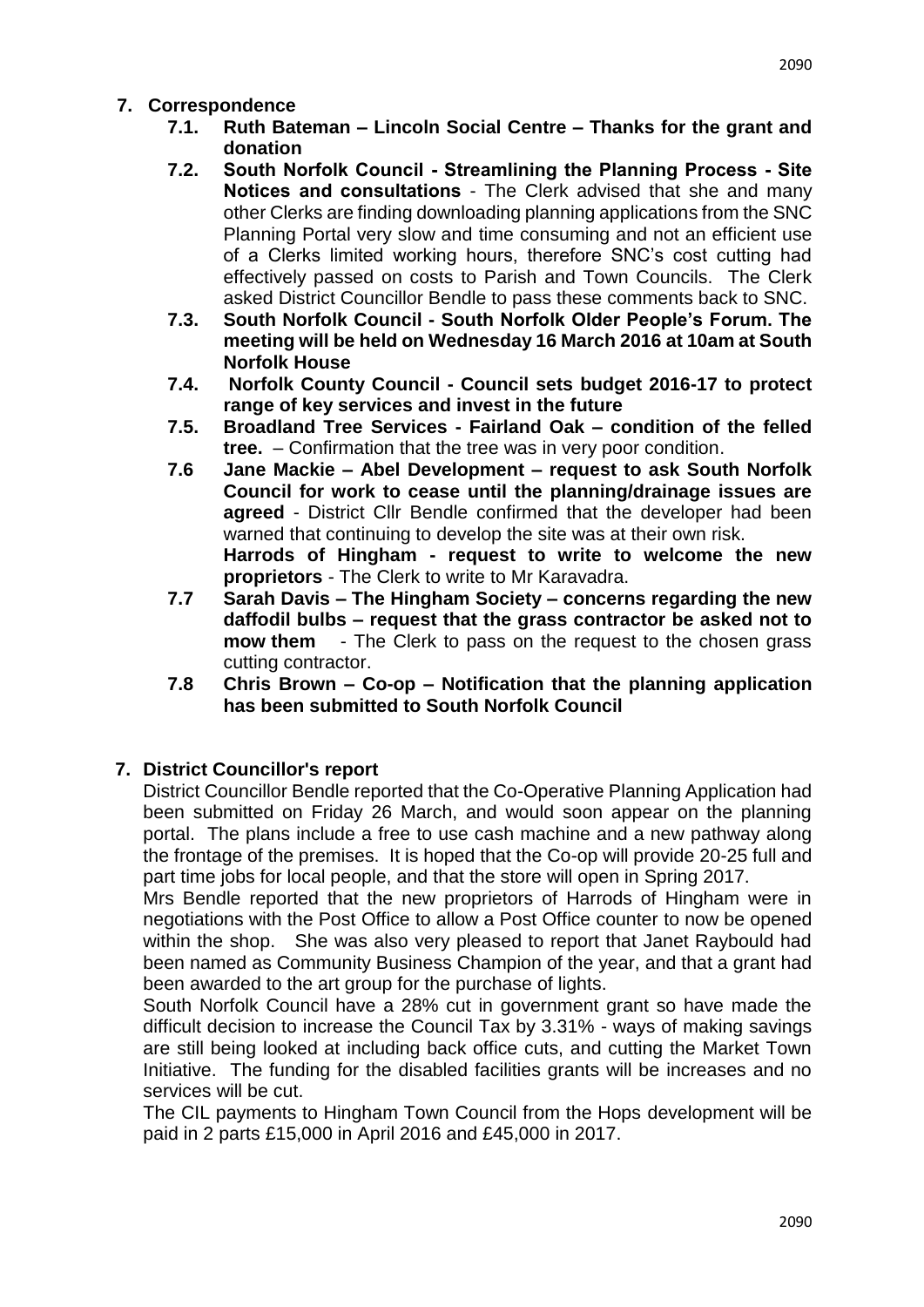### **8. County Councillor's report**

County Councillor Dewsbury reported that Norfolk County Council have decided to increase the Council Tax - equating to 88p per week on a band D property. Savings of 100 Million are needed over the next 3 years. The County Council have been given a £4.6 Million "Invest to Save" grant from government but this cannot be used to cover the required savings that need to be made.

Officers are investigating mis-use of the blue badge scheme.

Cllr Dewsbury added that getting additional areas to be included in the gritting schedule may not be possible.

#### **10. Planning decisions**

**10.1. 2015/0254 - Frost Row Farm Watton Road Hingham Norfolk NR9 4NW** 

**Proposal - Discharge of Conditon 3 and 4 of planning consent 2014/2271 - Pollution prevention and disposal of foul drainage - Approved** 

- **10.2 2015/2909 - On Playing Field Recreation Ground Watton Road Hingham Norfolk Proposal - To build a new single story tennis hut (clubhouse). - Approval with Conditions**
- **10.3 2016/0103 - Hall Farm Dereham Road Hingham Norfolk NR9 4PX Proposal - Garage block with studio above. - Approval with Conditions**
- **10.4 2016/0120 - 16 Hardingham Street Hingham Norfolk NR9 4JB Proposal - Proposed two storey extension/loft conversion including front dormers. External material alterations and provision of detached front garage.** 
	- **- Approval with Conditions**
- **11. Planning Applications** 
	- **11.1 2016/0191 - Location: Halesowen 3 Folly Lane Hingham Norfolk NR9 4JE Proposal: Front single storey extension to dwelling** The Council agreed to recommend acceptance
	- **11.2 2016/0326 - Location: 35 Lincoln Avenue Hingham Norfolk NR9 4NA Proposal: Single storey rear extension** The Council agreed to recommend acceptance
	- **11.3 2016/0351 - Location: 3 Dereham Road Hingham Norfolk NR9 4HU Proposal: Renovations and minor alterations to a listed building following permission 2014/1163** The Council agreed to recommend acceptance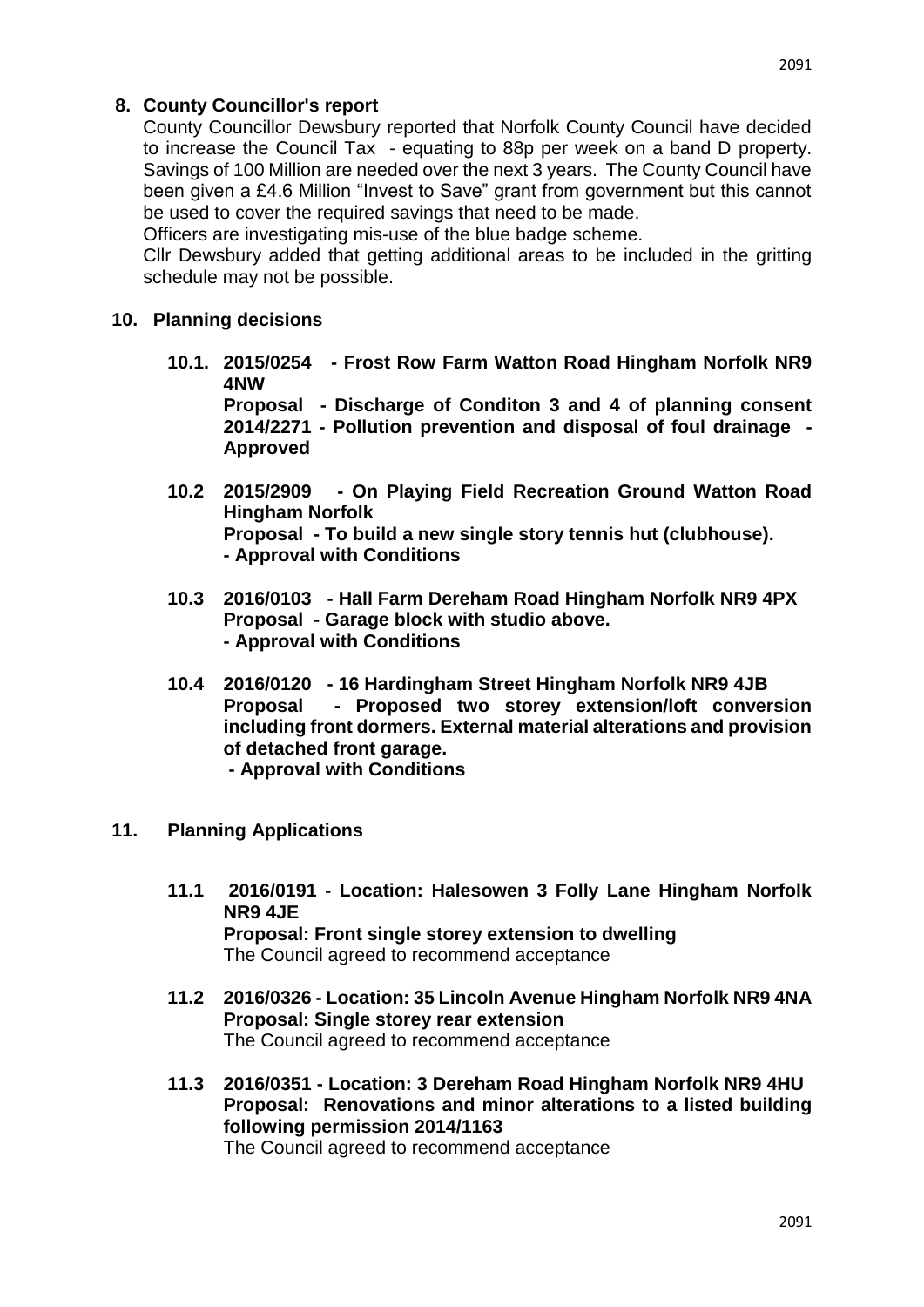**11.4 2015/2678 - Discharge of condition 14 of permission 2014/2322 - Hard and soft landscaping scheme - Land South of Norwich Road Hingham Norfolk.**

The Council agreed to recommend acceptance

- **11.5 2016/0425 - Tree works - Church Of St Andrew Attleborough Road Hingham - Lime Tree - Reduce height by 6-7m to a finish height of 15m and spread not reduced beyond 5m. Reduce laterals of retained upper 5m of crown by 2m.** *(Application made on behalf of the Town Council)*
- **11.6 2015/2463 - Land South Of Norwich Road Hingham Norfolk Variation of condition 10 to allow revised drainage strategy of planning permission 2014/2322 - Erection of 88 dwellings.**  After considering the Lead Flood Authorities comments and counter comments made at the meeting by the representative from Abel Homes – the Council did not agree to recommend acceptance – as concerns still remain on the grounds previously stated.

#### **12. To discuss concerns regarding Pottles Alley "No Entry" signs**

It was reported that the current "No Entry" signage for Pottles Alley was in poor condition, with one sign not being illuminated, and was not effective enough in preventing vehicles being driven the wrong way down the alley, hence causing a danger to pedestrians. It was suggested that "No Entry" written on the road would help. The Clerk is to bring this up with NCC Highways.

#### **13. To discuss the Norfolk Constabulary speed survey results data**

The report from Norfolk Constabulary showed compliance with the 20MPH speed limit through the Market Place was very poor – The Clerk had written to the Speed Safety Officer to advise that the speed of traffic may have been reduced during the time of the survey due to the barriers protecting the drain in Church Street and temporary Traffic Lights on Norwich Road - both would have altered the "normal" flow of traffic through the town – no response had been received on these points.

#### **14. Proposal to undertake a Promoting Hingham project**

The Hingham Playing Field Association had met with Mr Handford from Naked Marketing – he had noted that there were a number of notice boards in the town with out of date information and no centralised/co-ordinated approach to advertising for Hingham organisations or promoting the town, he had suggested a larger centralised notice board in the Market Place. It was agreed to invite Mr Handford to the Annual Town Meeting to give some guidance on promoting Hingham.

#### **15. To discuss the banking arrangements**

Barclays Bank had set the Clerk up with view only access to the account and another mandate form is required to resolve this. The Chairman advised that the banks he had spoken to would charge the Town Council holding an account. The Chairman asked if the Councillors could make enquiries with their own banks to see if any would be suitable.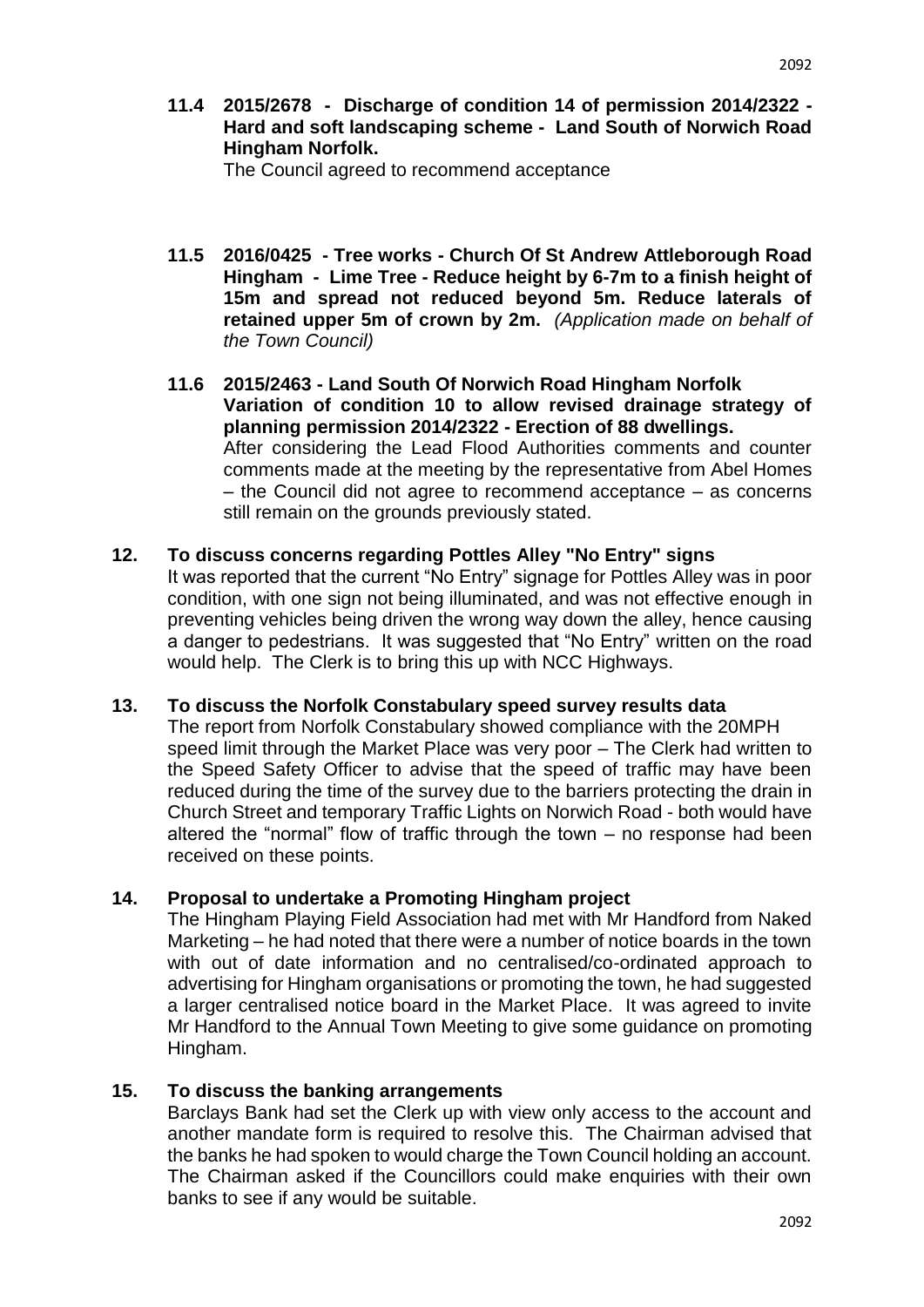**16. To discuss the need to prevent unwanted vehicular use of the Sports centre car park (the need for Height barriers/ lockable gates/bollards)** It was agreed that the lockable bollard already owned by the Council could be used at the Playing Field – and that the HPFA could investigate what other options were available for preventing antisocial use of vehicles in the car park – The Clerk advised that the PCSO seemed keen to help but the PCSO needed to be contacted by somebody representing the Playing Field to give her more information on the incidents that are occurring.

#### **17 Proposal for the Events Working Party to set up a Facebook page to promote events**

Agreed – it was also noted that there is a link to a calendar on the Town Council website – although this does not appear to be used.

#### **18. To discuss the South Norfolk Litter Pick initiative**

It was reported that the Hingham Society is planning a litter pick on 24 April 2016. The Clerk will register with South Norfolk Council for a litter pick and the Town Council will try to arrange on for the end of May.

#### **19. To consider the proposed specification for the toilet refurbishment**

The Chairman explained that he and the Clerk had met with Andy Sheppard from SNC to discuss the extent of the refurbishment and what was achievable for £20K whilst still preserving the £35k for future (5 years) costs. A schedule of works had been drawn up to provide the basis for putting the work out to tender. It was suggested that the Town Council could do this themselves – this was not agreed. It was agreed to ask SNC for the tenders to be requested based on the specification, but for Hingham Town Council to be closely involved in the decision making process to ensure that the budget is not exceeded.

#### **20. The discuss the proposal by Abel Homes for the sale of Hops Ale at the White Hart with proceeds to be given to the Town Council for the council to manage and fund local amenity projects**

Mr Tony Abel attended the meeting to present the proposal that he would like to donate funds to Hingham Town Council from the sale of Hops Ale at the White Hart Pub, he hoped that this would generate £1000 to fund an amenity project to benefit the whole community. It was suggested that the Sports and Social Club bar may also be agreeable to selling Hops Ale.

#### **21. To discuss the way forward with the Fairland Oak tree (Attleborough Road junction) and consider new tests to be carried out on the tree** The Clerk had sought some advice from Ravencroft who had carried out the tree surveys in which the oak tree had been condemned and was awaiting a price for a "detailed condition report".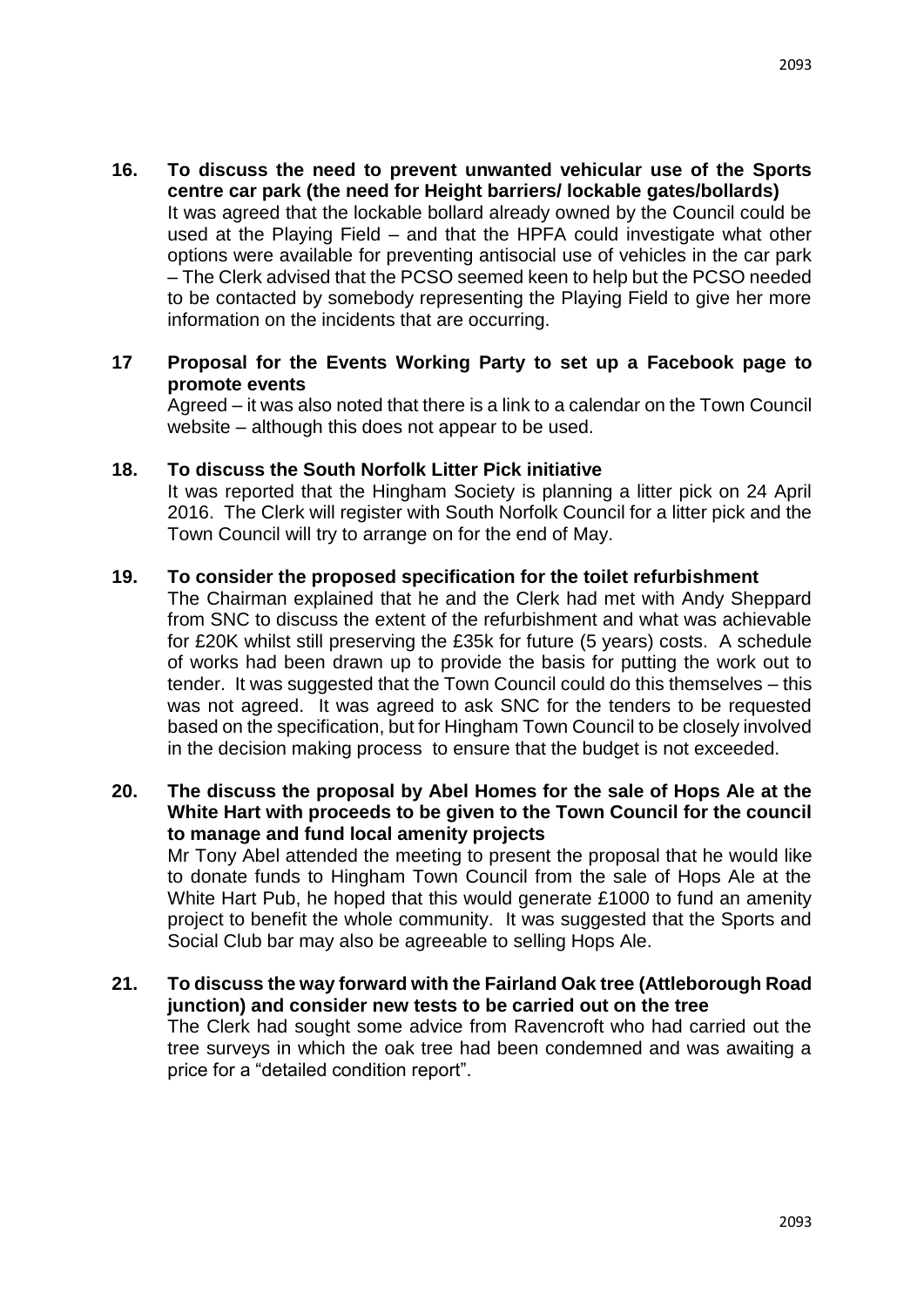#### **22. Accounts for Payment**

| D Ramm (4 weeks wages £718.46)                                               | £718.46   |
|------------------------------------------------------------------------------|-----------|
| A Doe                                                                        | £650.42   |
| C Cowles (grass cutting)                                                     | £833.00   |
| E-on                                                                         | £582.97   |
| K & M Lighting                                                               | £308.23   |
| Easton College                                                               | £200.00   |
| <b>Broadland Tree Services</b>                                               | £1,680.00 |
| <b>ESPO</b>                                                                  | £96.60    |
| Anglian Water (Fairland Standpipe)                                           | £15.78    |
| P Dore – (website)                                                           | £71.28    |
| It was agreed to add the payment for the services of the County Mole Catcher | £180.00   |
| Total                                                                        | £5,336.74 |

#### **23. 'Exclusion of the Press and Public under the Public Bodies (Admission to Meetings) Act 1960 to discuss the following matters:'** Agreed

#### **24. To consider the tenders for the grass cutting contract**

7 tenders were submitted for the grass cutting contract, the Clerk advised that Norfolk County Council had confirmed that they require £5million public liability insurance for the cutting of the grass verges/vision splays. The quality and content of all tenders was assessed and it was agreed to award the contract for the 2016/17 grass cutting (to start on 01 April 2016) to TTSR Ltd and to accept the quoted price with the additional cuts for the cemetery – a total of £9321.18.

#### **25. To consider the tenders for the Internal Auditor**

2 tenders were submitted for the position of Internal Auditor, one of which stated that they would "bow out" if any other tenders were received. In view of this the tender for the Internal Audit year ending March 2016, was awarded to Luisa Cantera – estimated work load 10-12 hours @ £15/hour.

The meeting closed at 10.10pm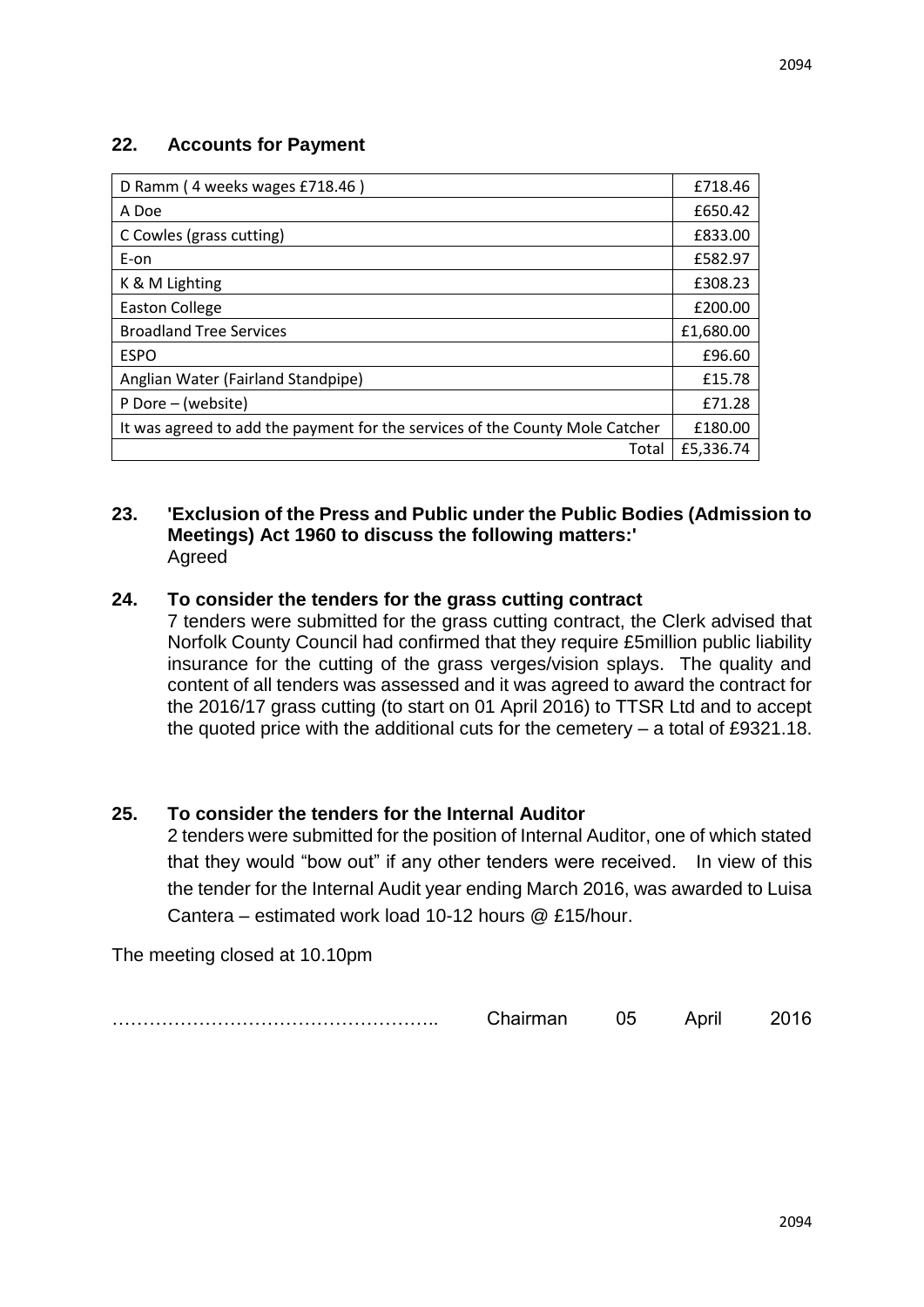# Appendix A

Clerks Report for 01 March 2016

| Min: | <b>Update</b>                                                                                                                                                                                                                                                                                                                                |
|------|----------------------------------------------------------------------------------------------------------------------------------------------------------------------------------------------------------------------------------------------------------------------------------------------------------------------------------------------|
|      | Matters Arising From the minutes of the meeting on 02 February 2016                                                                                                                                                                                                                                                                          |
| 7.6  | Anti – Social behaviour - Playing Field and Welcomme Play Space – a letter has been sent to<br>Norfolk Constabulary advising of the issues reported and asking if these areas can be visited by a<br>PCSO from time to time – also passed on Secretary of the HPFA contact details to enable the PSCO<br>to make contact.                    |
| 13   | Beacon - (Queens Birthday celebrations) - Rev. Reed will look into the possibility/ insurance<br>implications of using the beacon on the church - The Clerk will meet with him to look at the beacon<br>and pole - enquiries to be made with other neighbouring churches.                                                                    |
| 14   | Replacement posts on the Fairland - The Clerk and Mr Shingfield have met to discuss what is<br>needed – Mr Shingfield has nothing suitable but he and the Clerk will look into the best price that<br>posts could be obtained for.                                                                                                           |
| 15   | Materials for the repair of Lincoln Hall driveway - The Clerk and Mr Shingfield have met to discuss<br>what is needed – it is estimated that 10T would be required – The Clerk has been quoted (best price)<br>£307.56 including VAT and delivery – (Longwater Gravel) Payment would be required via card prior<br>to delivery.              |
| 16   | <b>Cemetery Moles –</b> the Mole catcher has commenced work – traps set on 17 <sup>th</sup> Feb - 2 moles caught<br>by 22 <sup>nd</sup> Feb -                                                                                                                                                                                                |
| 17   | Annual Town Meeting – A letter is prepared ready for sending – The Clerk needs to confirm some<br>details with the Chairman.                                                                                                                                                                                                                 |
| 19   | <b>Fairland Trees –</b> The Oak by the Lincoln Hall entrance has been felled – and was very diseased.<br>The Clerk has asked Ravencroft for some advice regarding the tree by the Attleborough Road junction                                                                                                                                 |
| 20   | Public Toilets - Sanitary Bins - Chairman to update                                                                                                                                                                                                                                                                                          |
| 22   | <b>Skate Park Sign –</b> City signs (who are producing the cemetery sign) have been asked for a quotation.                                                                                                                                                                                                                                   |
| 23   | Folly Lane dog waste bin – to be ordered – The Clerk is going to meet with the householder at the<br>end of Folly Lane to discuss his concerns re the placement of the bin/proximity to his home -                                                                                                                                           |
| 26   | Tree Works – churchyard and sports field (to be overseen by Ravencroft) - Ravencroft have<br>appointed Mr Boydell – and an application has been submitted to SNC for the work on the Lime tree<br>in the Churchyard – the Clerk has asked for this to be a priority due to householder (who's property is<br>affected by the tree) concerns. |
|      | <b>OTHER UPDATES</b>                                                                                                                                                                                                                                                                                                                         |
|      | Norwich Road - Blocked drain by Abels development/ Bus stop- Abel Homes have advised that<br>"current levels of traffic using the entrance will soon be reduced and we will review over the next week<br>to see whether we can make any improvements". Blocked drain has been reported to NCC                                                |
|      | Training/certification requirements for the position of Handyman/gardener - The pesticide<br>course is booked                                                                                                                                                                                                                                |
|      | Letter to South Norfolk Council regarding dog waste - No response has been received regarding<br>the request for enforcement for dog fouling- other than a SNC officer stating that she would put some<br>stickers around the town -                                                                                                         |